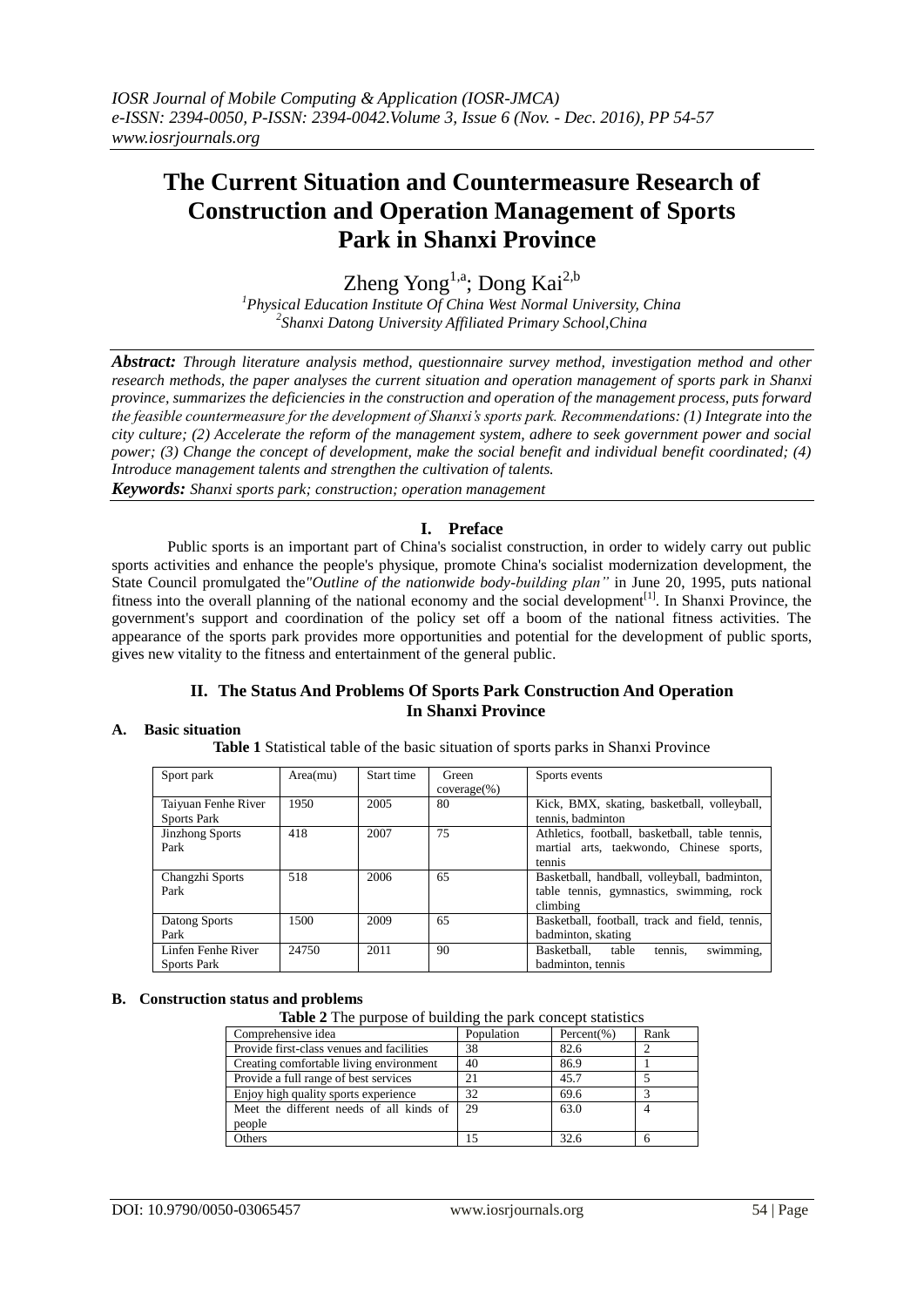Closely related to the construction and economic development, sports park developed fast in affluent area, in underdeveloped area ,the construction and scale of the sports park is relatively poor. Shanxi province belongs to the undeveloped provinces, the construction of Sports Park is still in initial stage, only has a few sports park. Under the principle of Scientific Outlook on Development, the construction of the sports park in Shanxi province must adhere to the people-oriented, ecological development and outstanding characteristics. The construction of the sports park must perfectly combine ecology and sports, constantly improve the cultural quality, rich leisure activities. Shanxi Province's nature, cultural history, and its features should be incorporated into the design and construction of the sports park, such as regional culture, business culture, coal and other elements. On this aspect, Linfen Fenhe Sports Park and Taiyuan city sports park's landscape construction have integrated into their local cultural elements, but Datong Sports Park, Jinzhong sports park and Changzhi Sports Park didn't put much consideration to the characteristics of culture and history construction. The survey also found that the park managers' awareness is not strong.

## **C. Current situation and existing problems of operation management**

**Table 3** Statistical table of operation mode of Sports Park in Shanxi Province

|                             | Autonomous | Contract | Tenancy |
|-----------------------------|------------|----------|---------|
| <b>Jinzhong Sports Park</b> |            |          |         |
| Changzhi Sports Park        |            |          |         |
| Taiyuan Sports Park         |            |          |         |
| Datong Sports Park          |            |          |         |
| Linfen sports park          |            |          |         |

**D. The current situation and problems of funds management of Shanxi province's sports park management mode** 

| Table 4 Statistical table of the fund management form of Sports Park in Shanxi Province |  |  |
|-----------------------------------------------------------------------------------------|--|--|
|-----------------------------------------------------------------------------------------|--|--|

|                             | Self-supporting | Full budget | Independent<br>accounting | <b>Balance budget</b> |
|-----------------------------|-----------------|-------------|---------------------------|-----------------------|
| <b>Jinzhong Sports Park</b> |                 |             |                           |                       |
| Changzhi Sports Park        |                 |             |                           |                       |
| Taiyuan Sports Park         |                 |             |                           |                       |
| Datong Sports Park          |                 |             |                           |                       |
| Linfen sports park          |                 |             |                           |                       |

The traditional business unit management mode is the full budget allocation, this mechanism caused by "Wait" thought, is not conducive to the market, impact the normal operation of sports park. In the management of the enterprise, the enterprise takes the economic benefit as the first, weakens the social benefit of the sports park, it is easy to appear problems. Sports park is the national construction projects, fulls both social and economic benefits, it should keep its institution, at the same time, it uses enterprise management, in order to reduce the financial burden on the state--- the internal enterprise management institutions. Taiyuan Sports Park is using this high efficiency management mode.

## **III. The Current Situation Of Fitness Activities Of Sports Park In Shanxi Province A. Investigation and Analysis on the fitness personnel of Sports Park in Shanxi Province**

**Table 5** Table of age structure of sports fitness in Shanxi Province

|                    | $\frac{1}{2}$ and $\frac{1}{2}$ of $\frac{1}{2}$ and $\frac{1}{2}$ are $\frac{1}{2}$ and $\frac{1}{2}$ are $\frac{1}{2}$ and $\frac{1}{2}$ are $\frac{1}{2}$ and $\frac{1}{2}$ are $\frac{1}{2}$ and $\frac{1}{2}$ are $\frac{1}{2}$ and $\frac{1}{2}$ are $\frac{1}{2}$ and $\frac{1}{2}$ ar |                  |  |  |
|--------------------|-----------------------------------------------------------------------------------------------------------------------------------------------------------------------------------------------------------------------------------------------------------------------------------------------|------------------|--|--|
| Age range          | Population                                                                                                                                                                                                                                                                                    | Total percent(%) |  |  |
| Under 18           | 106                                                                                                                                                                                                                                                                                           | 18.8             |  |  |
| 18-30              | 82                                                                                                                                                                                                                                                                                            | 14.5             |  |  |
| $31 - 45$          | 95                                                                                                                                                                                                                                                                                            | 16.8             |  |  |
| $46 - 60$          | 118                                                                                                                                                                                                                                                                                           | 20.9             |  |  |
| Over <sub>61</sub> | 164                                                                                                                                                                                                                                                                                           | 29.0             |  |  |

#### **Table 6** Table of age sex structure of Sports Park in Shanxi Province

| Age range          | Women | (96)<br>Percent | Men | (96)<br>Percent |
|--------------------|-------|-----------------|-----|-----------------|
| Under 18           | 64    | 60.4            | 42  | 39.6            |
| 18-30              | 43    | 52.4            | 39  | 47.6            |
| $31 - 45$          | 59    | 62.1            | 36  | 37.9            |
| $46 - 60$          | 74    | 62.7            | 44  | 37.3            |
| Over <sub>61</sub> | 106   | 64.6            | 58  | 35.4            |

The elderly and minors are the main body of participants in sports activities. Data show that nearly half of the participants are elderly and minors in Shanxi Province's Sports Park. Because the environment is pleasant, suitable for sports, sports park is the place where they aspire to. The parks not only provide them physical exercise places and facilities, but also let them go hand in hand with friends. In the process of exercise,they get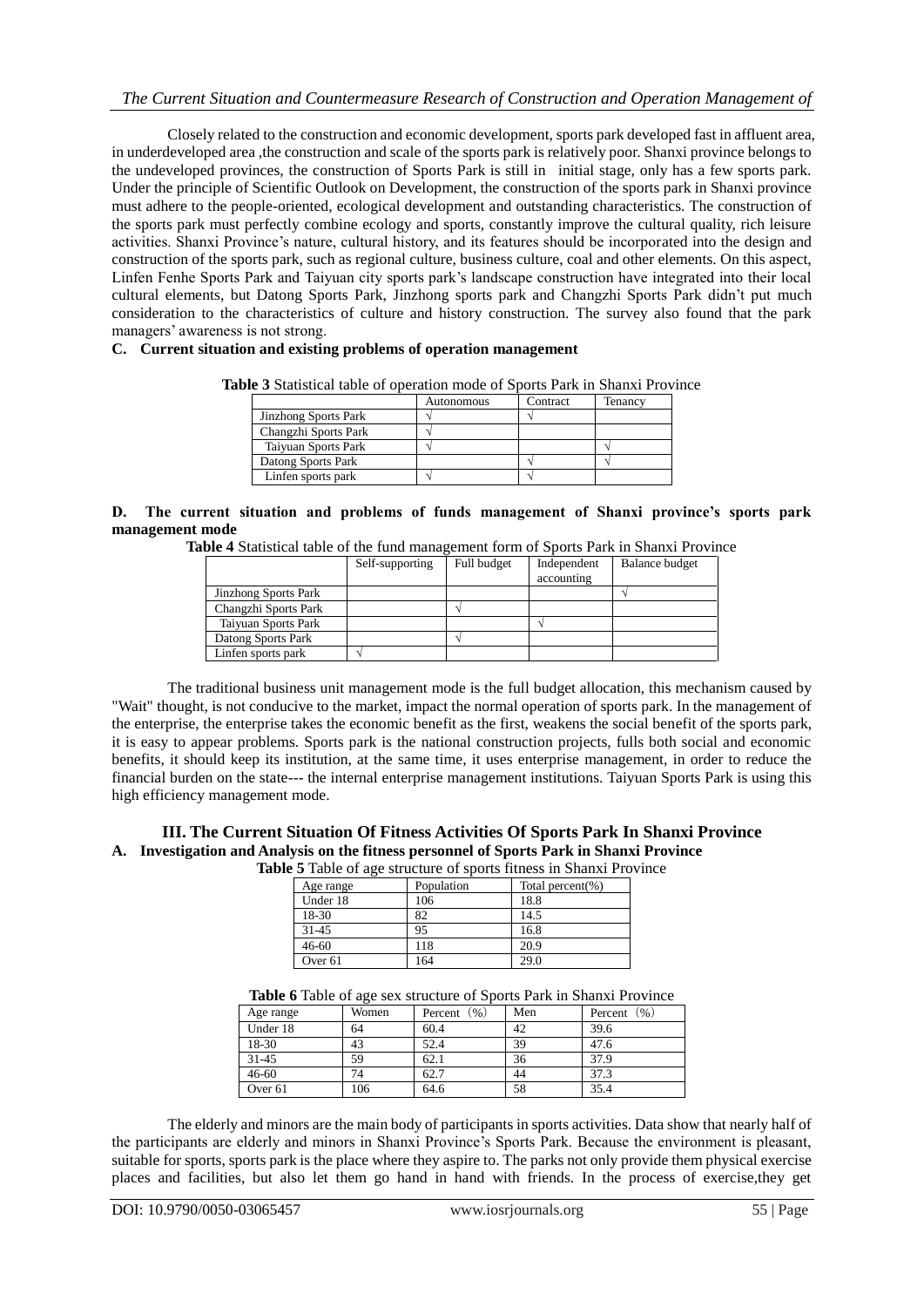psychological and physical pleasure. There are many reasons for this phenomenon, the first reason is that the age of 18-60 people devote too much attention to work and life, they do not have much time to put into practice. People who exercise in the sports park is mostly women, this is caused by social division of labor--- men generally assume family responsibilities heavier, they have less spare time to participate in the exercise When have few time, these people want to rest, losing the opportunity to participate in physical exercise. Secondly, for people over 61 years old, the sports parks have a special significance---other old people together with fitness, this is an important place for the elderly physical and psychological conditioning.

## **B. Investigation and Analysis of frequency and times of residents' fitness in the sports park**

| Frequency(times) | Population | (96)<br>Percent | Rank |
|------------------|------------|-----------------|------|
| $2 - 1$          |            |                 |      |
| $2 - 3$          | 186        | 32.9            |      |
| 4-5              | 312        | 55.2            |      |
| Over 5           |            | 9.4             |      |

**Table 7** Frequency statistics of residents' participation in fitness

Most residents are willing to go to the sports park to exercise. Sports parks have not only elegant environment, fresh air, pleasant scenery, but also a variety of sports facilities for residents to exercise. On the other hand, sports parks play a certain role in public sports.

| Time of activity | Population | Percent $(\% )$ | Rank |
|------------------|------------|-----------------|------|
| $5:00-8:00$      | 289        | 51.2            |      |
| $9:00-12:00$     | 23         |                 |      |
| 13:00-17:00      | 93         | 16.5            |      |
| Over 18:00       | 160        | 28.3            |      |

**Table 8** Times of participation in physical fitness activities of residents

How to exercise could produce scientific and reasonable output is a problem waiting to research. From the point of view of sports physiology, only when the last exercise effect has not completely disappeared the next exercise is appropriate. This can make the effect of exercise extended, after a long time of exercise we can enhance physical fitness effect. Exercise time should have a certain regularity, everyone's life and work environment is not the same. To determine the regular exercise time according to their own circumstances is important. Regular exercise, can make the body's basic quality improved, such as flexibility, sensitivity, and body's ability to resist.

#### **C. Investigation and Analysis on the income of fitness in Sports Park**

**Table 9** Table of income statistics of sports constructors of Shanxi's Sports Park

| Salary range   | Population | Percent $(\% )$ |
|----------------|------------|-----------------|
| Under 1500yuan | 189        | 33.4            |
| 1500-3000yuan  | 224        | 39.8            |
| 3000-4500yuan  |            | 13.6            |
| 4500-6000yuan  | 46         | 8.1             |
| Over 6000yuan  | 29         | 5.1             |

To the residents' income, under 3000 yuan accounted for 73.2%, which shows that people in the sports park is the bottom of income groups. The reason why low-income people become the main force of the sports park is that they can enjoy free charge. People with higher incomes, will go to the gym or take part in other sports items of higher consumption. To residents in the sports park, simple sports equipment is enough.

#### **D. Investigation and Analysis on the motivation of participants in physical exercise**

**Table 10** A statistical table of the motivation of residents in Sports Park

| Content            | Population | Percent $(\% )$ | Rank |
|--------------------|------------|-----------------|------|
| Guard one's health | 314        | 55.5            |      |
| Entertainment      |            | 22.5            |      |
| Develop friendship |            | 12.5            |      |
| Challenge yourself | 44         | 7 Q             |      |
| Other reasons      |            |                 |      |

Motivation is the internal power that pushes people to engage in some kinds of activity. Its essence is the cause of action for a certain purpose. Motivation is the internal process of the individual, and behavior is the expression of this kind of internal process. The intrinsic condition of the motivation is the need and the external condition of the motivation is the inducement  $[2]$ . In the investigation of the fitness of the sports park in Shanxi Province, the motivations of residents' fitness activities are divided into 5 types. Shanxi province's residents' exercise motivation is right--- maintaining health, enhancing physical fitness, expressing emotions, relieving